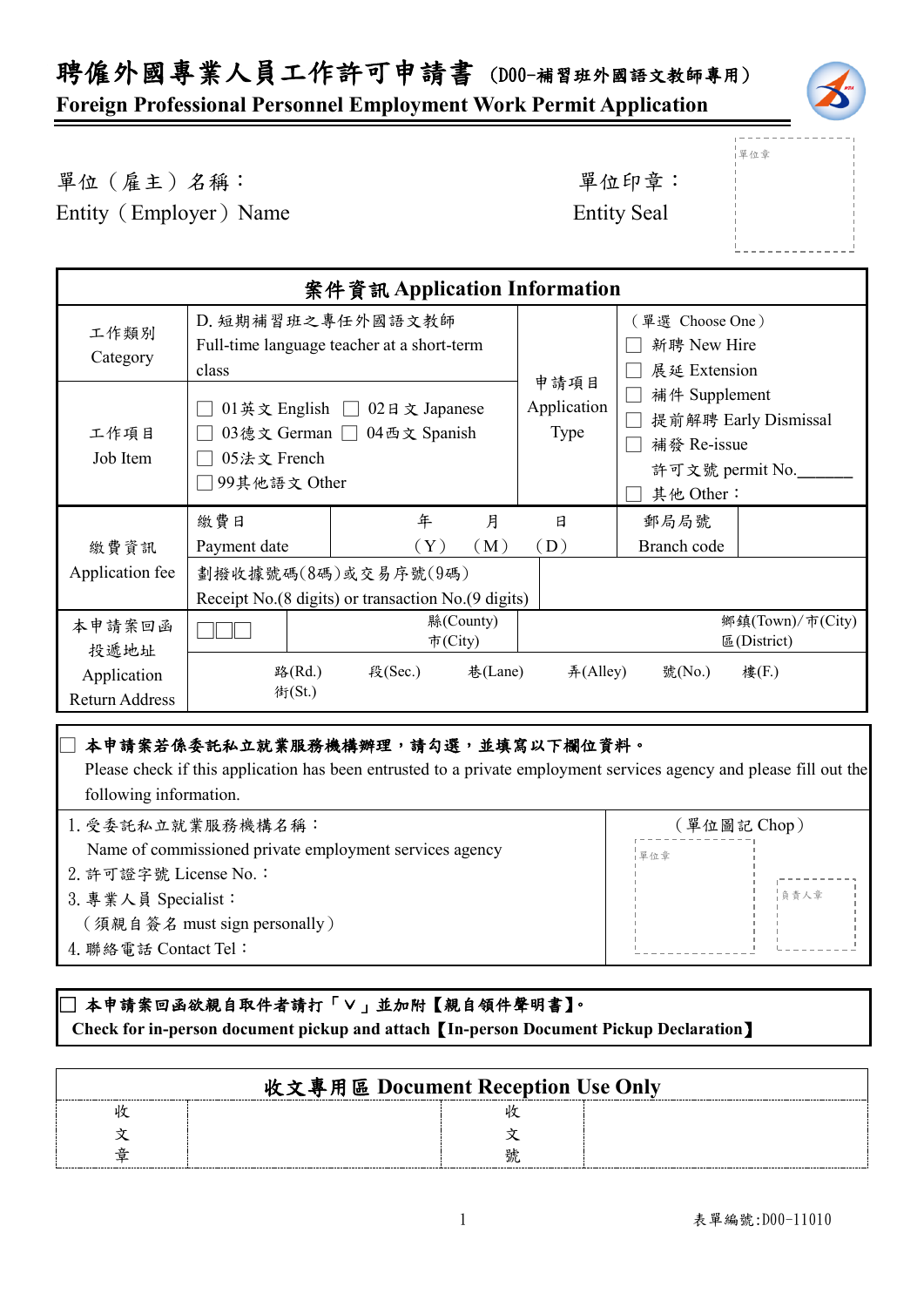聘僱外國專業人員工作許可申請書 (D00-補習班外國語文教師專用)



|                                         | 雇主資訊 Employer Information                                                                                                                               |           |                                                                                  |
|-----------------------------------------|---------------------------------------------------------------------------------------------------------------------------------------------------------|-----------|----------------------------------------------------------------------------------|
| 單位名稱<br><b>Entity Name</b>              |                                                                                                                                                         |           |                                                                                  |
| 單位統一編號<br>Entity Tax ID No.             |                                                                                                                                                         |           | 單位章及負責人章 Seals of Entity and Owner                                               |
| 負責人<br>Owner                            |                                                                                                                                                         | 單位章       | 負責人章                                                                             |
| 行業類別代碼<br><b>Industry Category Code</b> | 859 其他教育業                                                                                                                                               |           |                                                                                  |
| 雇主資格<br><b>Employer Qualification</b>   | 依補習及進修教育法立案之短期補習班<br>Supplementary Education Act.                                                                                                       |           | A short-term class registered for supplementary schooling in accordance with the |
|                                         | 姓名<br>Name                                                                                                                                              | 電話<br>Tel | 傳真<br>Fax                                                                        |
| 連絡人<br>Contact                          | 姓名<br>Name                                                                                                                                              | 電話<br>Tel | 傳真<br>Fax                                                                        |
|                                         | Email:                                                                                                                                                  |           |                                                                                  |
| hiring extension):                      | 本案聘僱之具體理由並說明聘僱外國人之正面效益(展延案免填):<br>Specific reasons for this hiring case and explanation of the positive benefits of hiring foreigner (not necessary for |           |                                                                                  |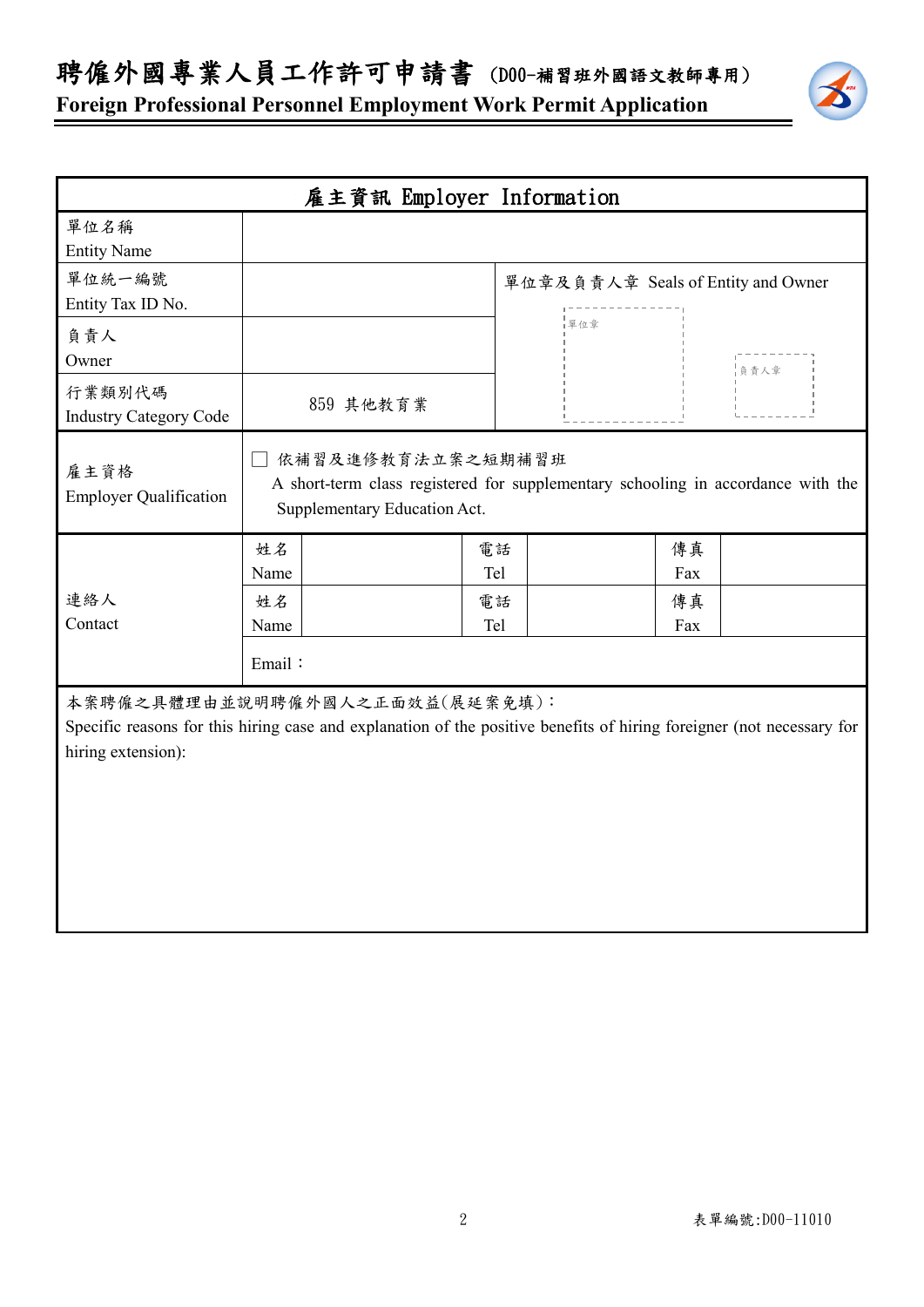# 受聘僱外國人名冊 (D00-補習班外國語文教師專用)

## **Employed Foreign Worker Name List**



|單位章

單位(雇主)名稱: 第四章: 李位印章: 第一 Entity (Employer) Name Entity Seal

| <b>No.1</b>              |            |          |                        |                |                             |          |               |
|--------------------------|------------|----------|------------------------|----------------|-----------------------------|----------|---------------|
|                          | Surname    | 性別       |                        |                | 國籍(或地區)                     |          |               |
| 英文姓名                     |            | Gender   |                        |                | Nationality (or region)     |          |               |
| English Name             | Given name |          | 出生日期                   | 西元 (A.D.)      |                             |          |               |
|                          | Birthday   |          |                        | f(X)           | 月 (M)                       | (D)<br>日 |               |
| 中文姓名                     |            |          | 最高學歷                   |                | 博士 Ph.D                     |          |               |
| Chinese Name             |            |          |                        |                |                             |          | 碩士 MA         |
| 護照號碼                     |            |          | Highest Level of       | 學士BA<br>$\Box$ |                             |          | 專科 Vocational |
| Passport No.             |            |          | Education              | $\perp$        | 高中(含)以下 High School or less |          |               |
| 申請聘僱期間                   | 起 From     | 迄To      |                        |                |                             |          |               |
| <b>Employment Period</b> | # (Y)<br>月 | (M)<br>日 | $(D) \sim$             | 年 $(Y)$        | 月 (M)                       |          | (D)<br>日      |
| 每週教學時數                   |            |          | 職業類別代碼                 |                | 每月薪資                        |          | 新臺幣 NT\$      |
| Number of hours          |            |          | Occupation             | 239            | Monthly                     |          |               |
| teaching per week        |            |          | Category Code          |                | Salary                      |          |               |
| 工作內容                     |            |          | 工作地址                   |                |                             |          |               |
| Job Description          |            |          | <b>Working Address</b> |                |                             |          |               |
| 備註 Note                  |            |          |                        |                |                             |          |               |
|                          |            |          |                        |                |                             |          |               |

| No.2                     |            |                            |                            |                                                      |                         |          |          |
|--------------------------|------------|----------------------------|----------------------------|------------------------------------------------------|-------------------------|----------|----------|
|                          | Surname    | 性別                         |                            |                                                      | 國籍(或地區)                 |          |          |
| 英文姓名                     |            | Gender                     |                            |                                                      | Nationality (or region) |          |          |
| <b>English Name</b>      | Given name | 出生日期<br>Birthday           |                            | 西元 (A.D.)                                            |                         |          |          |
|                          |            |                            |                            |                                                      | 年 $(Y)$                 | 月 (M)    | (D)<br>日 |
| 中文姓名                     |            |                            |                            |                                                      |                         |          |          |
| Chinese Name             |            | 最高學歷                       |                            |                                                      | 博士 Ph.D                 | 碩士 MA    |          |
| 護照號碼                     |            | Highest Level of           |                            | 學士BA<br>專科 Vocational<br>高中(含)以下 High School or less |                         |          |          |
| Passport No.             |            | Education                  |                            |                                                      |                         |          |          |
| 申請聘僱期間                   |            |                            |                            |                                                      |                         |          |          |
|                          | 起 From     | 迄To                        |                            |                                                      |                         |          |          |
| <b>Employment Period</b> | 年 $(Y)$    | 月 (M)                      | $(D) \sim$<br>$\mathsf{H}$ | # (Y)                                                | 月 (M)                   | (D)<br>日 |          |
| 每週教學時數                   |            | 職業類別代碼                     |                            |                                                      | 每月薪資                    | 新臺幣 NT\$ |          |
| Number of hours          |            | <b>Occupation Category</b> |                            | 239                                                  | Monthly                 |          |          |
| teaching per week        |            | Code                       |                            |                                                      | Salary                  |          |          |
|                          |            |                            |                            |                                                      |                         |          |          |
| 工作內容                     |            | 工作地址                       |                            |                                                      |                         |          |          |
| Job Description          |            |                            | <b>Working Address</b>     |                                                      |                         |          |          |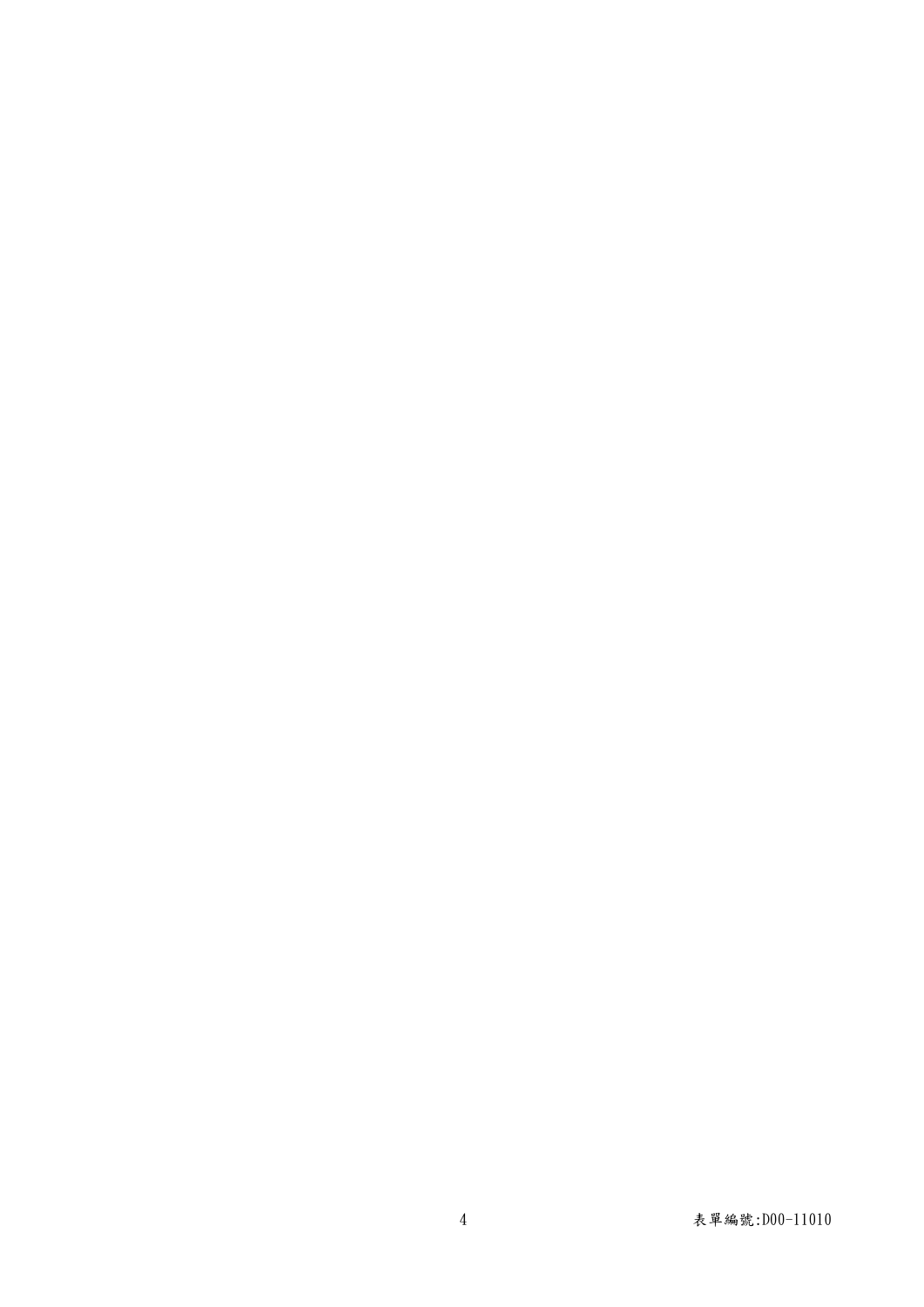## 填表及書面送件須知 (D00-補習班外國語文教師專用)

### **Guidance Notes**



|                                            | 申請書 Application Form                                                                                                                                                                                                                                                                                                         |  |  |  |  |  |
|--------------------------------------------|------------------------------------------------------------------------------------------------------------------------------------------------------------------------------------------------------------------------------------------------------------------------------------------------------------------------------|--|--|--|--|--|
| 欄位 Field                                   | 填寫方式及說明 Guidance                                                                                                                                                                                                                                                                                                             |  |  |  |  |  |
| 單位(雇主)名稱                                   | 請填寫單位中文全名。                                                                                                                                                                                                                                                                                                                   |  |  |  |  |  |
| <b>Entity Name</b>                         | Please enter full entity name in Chinese.                                                                                                                                                                                                                                                                                    |  |  |  |  |  |
| 申請項目                                       | 若係申請資料異動,請勾選「其他」,並填寫異動事由。                                                                                                                                                                                                                                                                                                    |  |  |  |  |  |
| <b>Application Type</b>                    | If you apply for changing information, please tick "other" and include the reason.                                                                                                                                                                                                                                           |  |  |  |  |  |
| 繳費資訊                                       | 郵局收據編號 (8碼)<br>存款金額<br>104/06/11 12:01:22<br>0002660<br>Receipt No.(8 digits)<br>003110 1A6 359779<br>他人不扣手續發<br>繳費日期 Payment date<br>郵局局號 Branch code<br>電腦記錄                                                                                                                                                               |  |  |  |  |  |
| Application fee                            | 郵局局號 Branch code                                                                                                                                                                                                                                                                                                             |  |  |  |  |  |
|                                            | 交易序號 transaction<br>E-8103097<br>經辦局章戳<br>郵政劃撥儲金存款收據<br><b>比門郵局(901支)</b><br>繳費日期 Payment<br>$000100 - 6$<br>局號<br>帳號<br>19058848<br>收<br>款<br>104.07.01<br>勞動部勞動力發展署聘僱許可收費專戶<br>(請以雇主名義自行填寫)                                                                                                                                |  |  |  |  |  |
|                                            |                                                                                                                                                                                                                                                                                                                              |  |  |  |  |  |
| 負責人<br>Owner                               | 請填寫單位負責人(代表人)之姓名。<br>Please enter the name of the owner.                                                                                                                                                                                                                                                                     |  |  |  |  |  |
|                                            |                                                                                                                                                                                                                                                                                                                              |  |  |  |  |  |
| 單位統一編號<br>Entity Tax ID No.                | 若係首次提出申請,請檢附統一編號編配證明。<br>For those employers that submit application for the first time, allocation notice of unified<br>business number shall be attached                                                                                                                                                                   |  |  |  |  |  |
| 受聘僱外國人名冊 Employed Foreign Worker Name List |                                                                                                                                                                                                                                                                                                                              |  |  |  |  |  |
| 欄位 Field                                   | 填寫方式及說明 Guidance                                                                                                                                                                                                                                                                                                             |  |  |  |  |  |
| 工作內容                                       | 請具體描述外國人所擔任職務之工作內容。                                                                                                                                                                                                                                                                                                          |  |  |  |  |  |
| Job Description                            | Please describe specifically the tasks or duties of the position.                                                                                                                                                                                                                                                            |  |  |  |  |  |
| 工作地址                                       | 外國人工作地址應與補習班立案證書所載地址相同。                                                                                                                                                                                                                                                                                                      |  |  |  |  |  |
| <b>Working Address</b>                     | The working address should be the same as the registered address of the entity (employer).                                                                                                                                                                                                                                   |  |  |  |  |  |
| 其他注意事項 Others                              |                                                                                                                                                                                                                                                                                                                              |  |  |  |  |  |
| 申請方式<br>Methods of<br>application          | 1. 網路傳輸方式申請:使用「外國專業人員工作許可申辦網」線上申辦方式辦理。<br>2. 書面送件方式申請:<br>(1)由專人送至機關收件櫃台辦理。<br>(2)利用掛號郵寄申請,郵寄地址:100臺北市中正區中華路一段39號10樓,收件人註<br>明:勞動力發展署(申請聘僱外國專業人員)收。<br>(3)相關申請書表可至「外國人在臺工作服務網」>「申請表件」下載,或至機關收件<br>櫃台索取。<br>3. 可親自辦理或委託私立就業服務機構辦理。<br>1. Application via internet: Please use the on-line application function in Work Permit |  |  |  |  |  |
|                                            | Application Webpage for Foreign Professional, the address: https://ezwp.wda.gov.tw/.<br>2. Application via written correspondences:<br>i. Personally delivered Application to Reception Counter No. 6 for processing.<br>ii Mail application via registered mail.                                                            |  |  |  |  |  |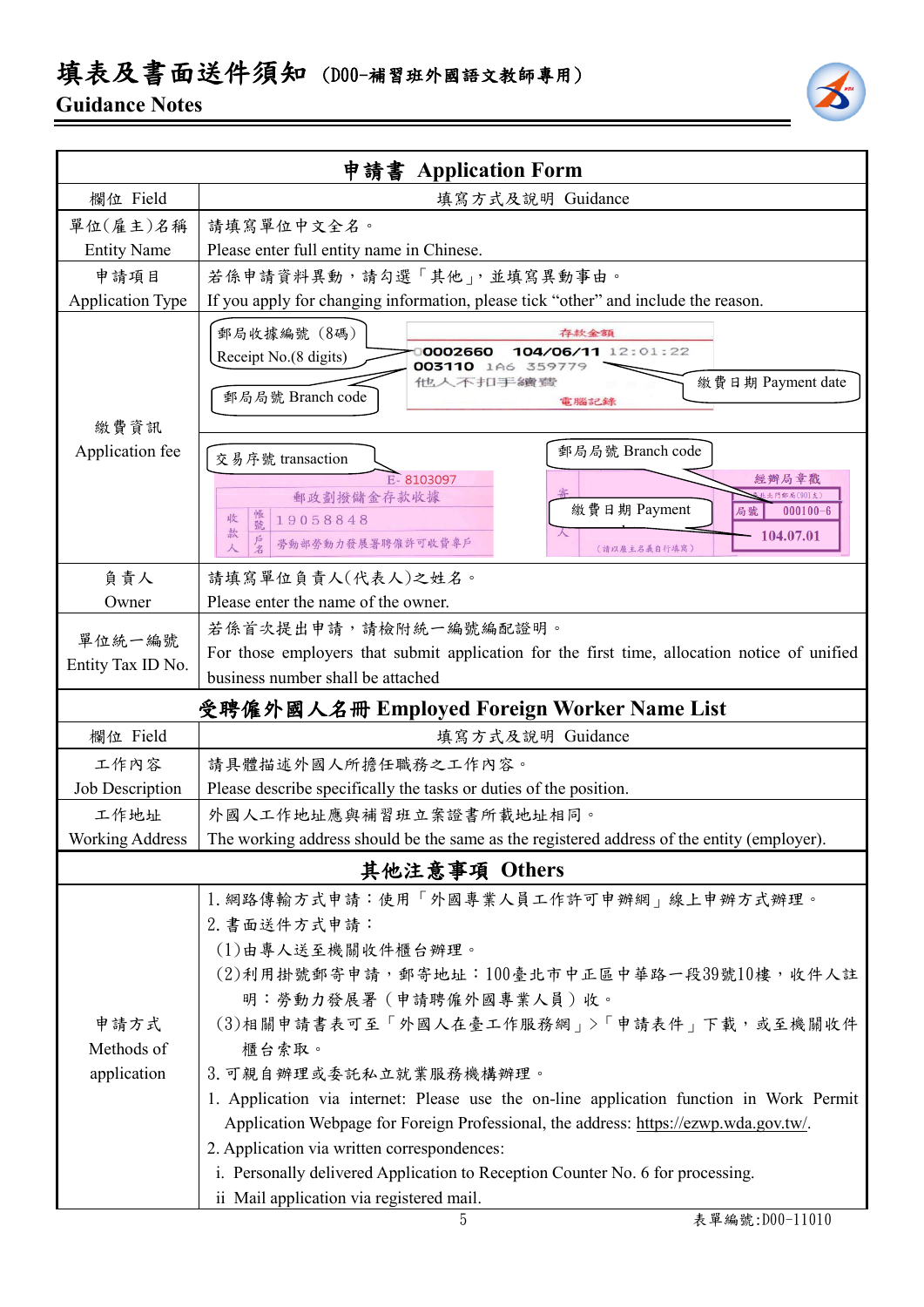|                          | iii. Related application forms can be downloaded from EZ Work Taiwan > Application Forms               |
|--------------------------|--------------------------------------------------------------------------------------------------------|
|                          | or obtained from the agency Reception Counter.                                                         |
|                          | 3. Application can be completed personally or entrusted to a private employment service agency.        |
|                          | 1. 網路傳輸方式申請:若資料齊全,且雇主及外國人均符合所訂定的資格及條件,自本                                                               |
|                          | 部系統收件次日起7個工作日。                                                                                         |
|                          | 2. 書面送件方式申請:若資料齊全,且雇主及外國人均符合所訂定的資格及條件,自本                                                               |
|                          | 部收受案件次日起12個工作日。                                                                                        |
| 申辦作業時間                   | 1. Application submitted online                                                                        |
| Application              | 7 working days (counting from the next day when the application has been received),                    |
| processing time          | given that all the documents are complete and both the employer and employee have<br>met the criteria. |
|                          | 2. Application submitted in person                                                                     |
|                          | 12 working days (counting from the next day when the application has been received),                   |
|                          | given that all the documents are complete and both the employer and employee have                      |
|                          | met the criteria                                                                                       |
|                          | (新聘及展延每案新臺幣500元;補發每案新臺幣100元)                                                                           |
|                          | 1. 利用郵政劃撥。劃撥戶名:勞動部勞動力發展署聘僱許可收費專戶,劃撥帳號:                                                                 |
| 審查費繳交                    | 19058848                                                                                               |
| Examination              | 2. 至機關收件櫃台現場繳交。                                                                                        |
| fee payment              | (New hire and Extension NT \$500 per case; Re-issue NT \$100 per case)                                 |
|                          | 1. Via postal remittance, Account name: Work Permit Account of Workforce Development Agency, Account   |
|                          | No.: 19058848).                                                                                        |
|                          | 2. Payment to the Reception Counter.                                                                   |
|                          |                                                                                                        |
|                          | 1. 請至「外國人在臺工作服務網」>「一般外國專業人士在臺工作」查詢。                                                                    |
|                          | 2. 書面送件所附相關資料係為影本者,應加註「與正本相符」之文字,並加蓋申請單位                                                               |
| 應備文件                     | 及負責人印章。                                                                                                |
| Documents                | 1. Look it up at the website of EZ Work Taiwan > Foreign Professionals to Work in Taiwan.              |
| required                 | 2. If you apply for the use of written submittals, information and certification documents are         |
|                          | copies, they should be marked with the words: "same as originals" and stamped with the seal            |
|                          | of applicant entity and owner.                                                                         |
|                          | 1. 如要親自取件,須填具「親自領件聲明書」並指派專人至機關收件櫃台送件申請。<br>2. 於案件核准後,請憑收件(親取)回條並黏貼取件人身分證(護照或居留證)正、反面影                  |
| 親自取件                     | 本親自領取,倘於指定期限內未親自領取者機關將以掛號寄出。                                                                           |
| In-person                | 1. If you wishes to pick-up documents in-person, "In-person Document Pick-up Declaration"              |
| Document                 | must be filled-out, and you should submit application to the agency Reception Counter.                 |
| Pickup                   | 2. After application approval, a copy of ID (passport or ARC) and pick-up documents in-person          |
|                          | with a receipt slip shall be attached. If documents have not been picked-up within the specified       |
|                          | time limit, agency will mail out documents via registered mail.                                        |
| 申辦進度查詢                   | 請至「外國人在臺工作服務網」>「申請進度查詢」進行查詢。                                                                           |
| Application status       | You can check the status at the website of EZ Work Taiwan > Application Status.                        |
|                          | 1. 勞動部勞動力發展署 Workforce Development Agency, MOL                                                         |
| 機關網站與聯繫                  | https://www.wda.gov.tw                                                                                 |
| <b>Officail Websites</b> | 2. 外國人在臺工作服務網 EZ Work Taiwan                                                                           |
| & Contact                | https://ezworktaiwan.wda.gov.tw                                                                        |
|                          | 3. 外國專業人員工作許可申辦網 Work Permit Application Webpage for Foreign Professional<br>https://ezwp.wda.gov.tw   |